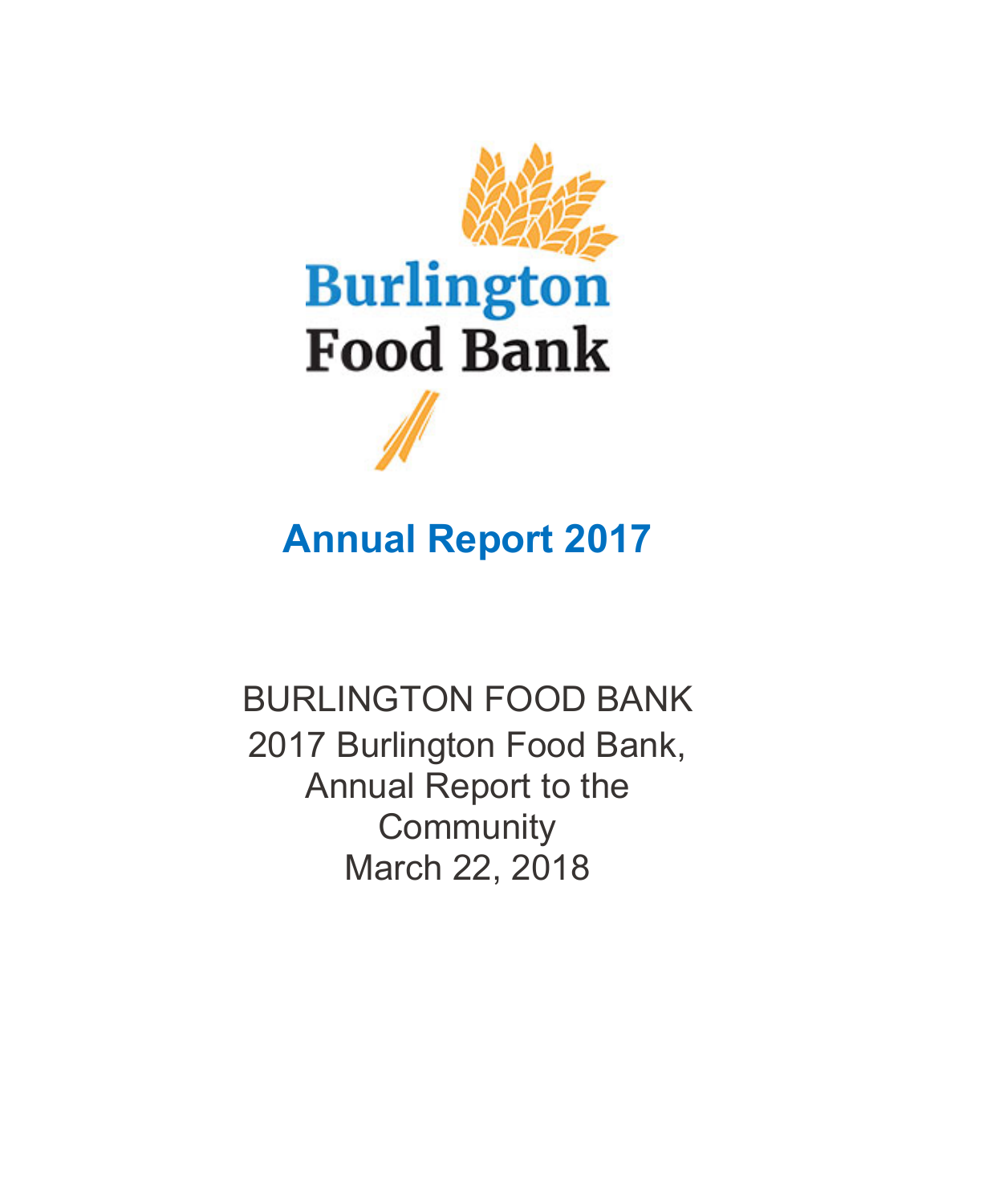# **Introduction**

2017 was a year of transformation for the Burlington Food Bank. We re-branded the organization by replacing its former name "Partnership West Family Support Network" with "Burlington Food Bank" which we registered with the province of Ontario. The board felt the original name did not portray what service the Food Bank provided to the community.

In addition to the name change we hired an Executive Director – Robin Bailey - to support the board in our goal of making the Food Bank the best in feeding the hungry in our community.

We also hired Bernie Parent as our Operations Assistant, to manage the food handling and to drive the new truck for pickups and deliveries.

In addition, the board approved a new intake area to be used as a private space for our new clients to register in dignity and without interruptions; a board room was also added to provide an area for board meetings. Both the intake area and board room became a reality thanks to the generosity of our community and outside supporters who donated not only all of the office furniture and the computers but also most of the material and labour that went into the construction.

## **Grants**

The board, for the first time in the history of our food bank, applied for grants:

- \$50,000.00 Halton Region Grant for a new truck,
- \$5,000.00 Sysco/OAFB grant to build a community garden
- \$5,000.00 Walmart Capital Grant.

We were very excited to hear that we were awarded all three grants which allowed us to purchase a new cube van with a refrigeration unit and to expand our community garden which yielded fresh produce for our clients.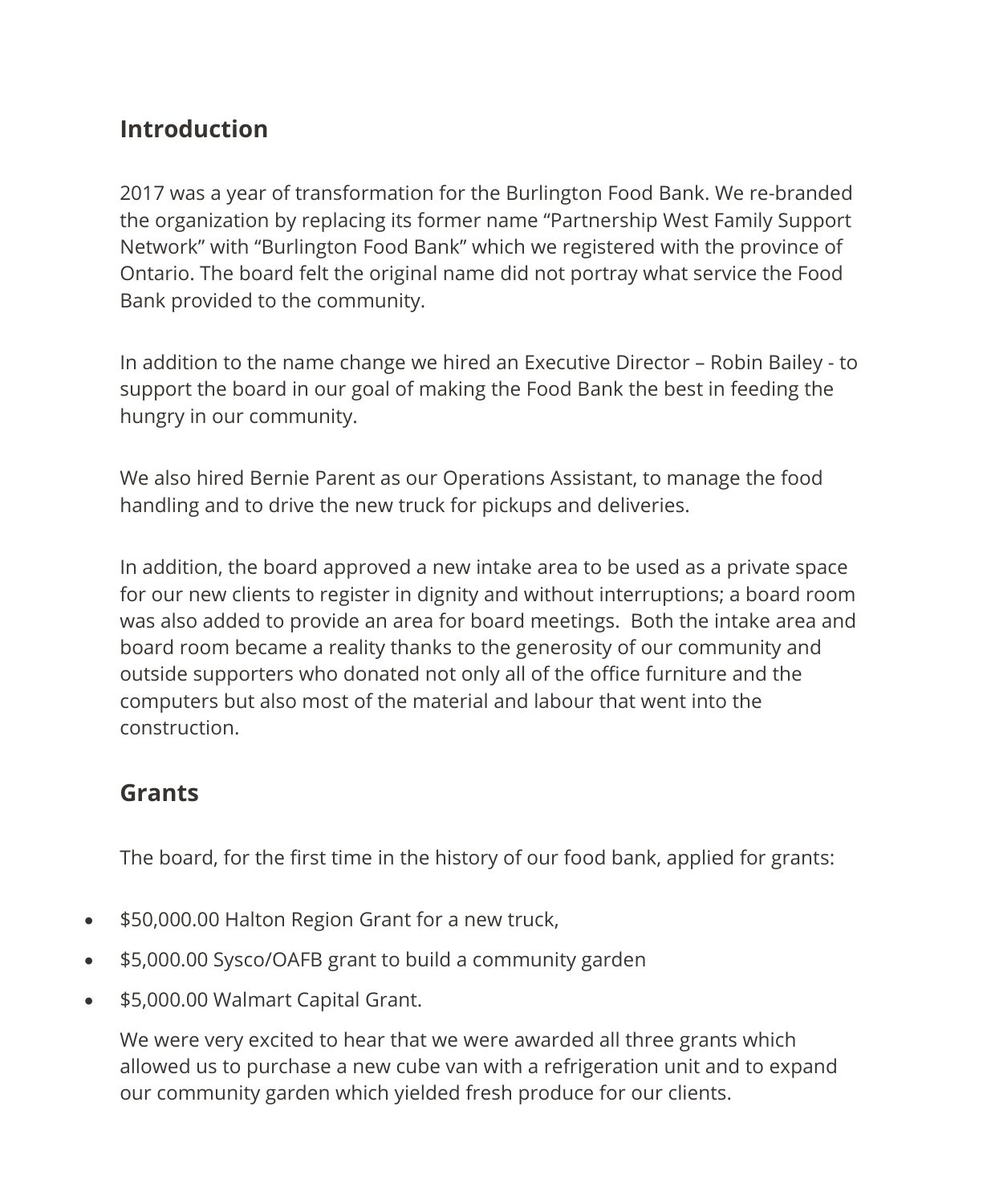# **Clients**

Overall visits to the food bank were up 14%, in 2017 compared to 2016.

| Burlington Food Bank                  | 6,400       |
|---------------------------------------|-------------|
| St. Christopher's Open Doors          | 3,600       |
| <b>Total visits</b>                   | 10,000      |
| Approximate value of food distributed | \$1,100,000 |

We attribute the increase in client visits to:

- More clients living nearby are now visiting us
- The name change to the Burlington Food Bank
- Cost of living increase
- Increased number of unemployed single male clients

# **Community Outreach**

The Burlington Food Bank continued to provide food and financial support to several local partners. Most notably:

- Wellington Square Friday Night Community
- St. Lukes Wednesday Luncheons
- St. Mathews Lunch For Seniors
- Glad Tidings Dinners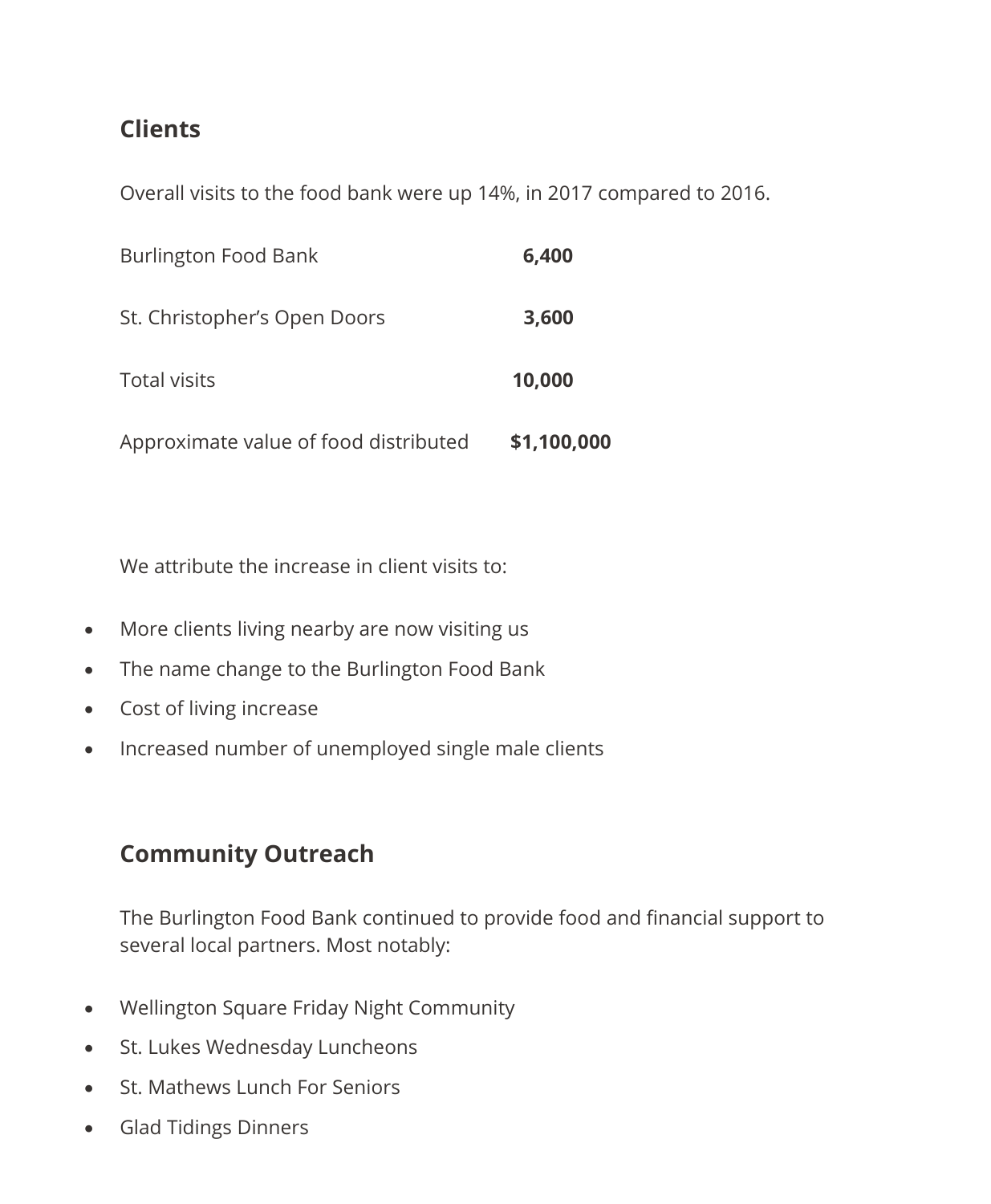In addition to these we also provided non-perishable food items to several Burlington food cupboards and food pantries who provide temporary shortterm help for needy people in their neighbourhoods.

### **Our Partners and Supporters**

In 2017 our financial situation improved greatly thanks to the generosity of our community donors and fundraisers. Some of our largest donors are:

- Burlington Food Bank partnered with Food for Life to host the 2<sup>nd</sup> annual Ride to Provide which raised a total of \$75,000.00 from which we received **\$42,000.00**.
- The Tim Horton's strong Smile Cookie campaign provided **\$49,000.00** to the Food Bank.
- The Burlington Oldtimers Hockey Club and the Bowser Babes along with the Burlington Oldtimers Slo-Pitch League contributed over **\$30,000.00**
- The Gift of Giving back, our largest food donor, provided us with approximately 25% of the 422,000 pounds of food and hygiene products they collected during their fall food drive

We are so grateful to these organizations and also to the number of local churches, organizations and private individuals who have helped us year after year by providing us with food and cash donations.

### **Our Team**

Our volunteers and our staff are the key to keeping the doors open at the food bank. Their dedication and tireless efforts are greatly appreciated by the board and the community. The Burlington Food Bank could not function without the strong support of these dedicated people who have donated more than 6,500 hours over the past year.

In addition to our regular volunteers we have been fortunate over the past year to have received volunteer help from the employees of twelve different corporations who have given up their time to come into the food bank to help sort and pack food.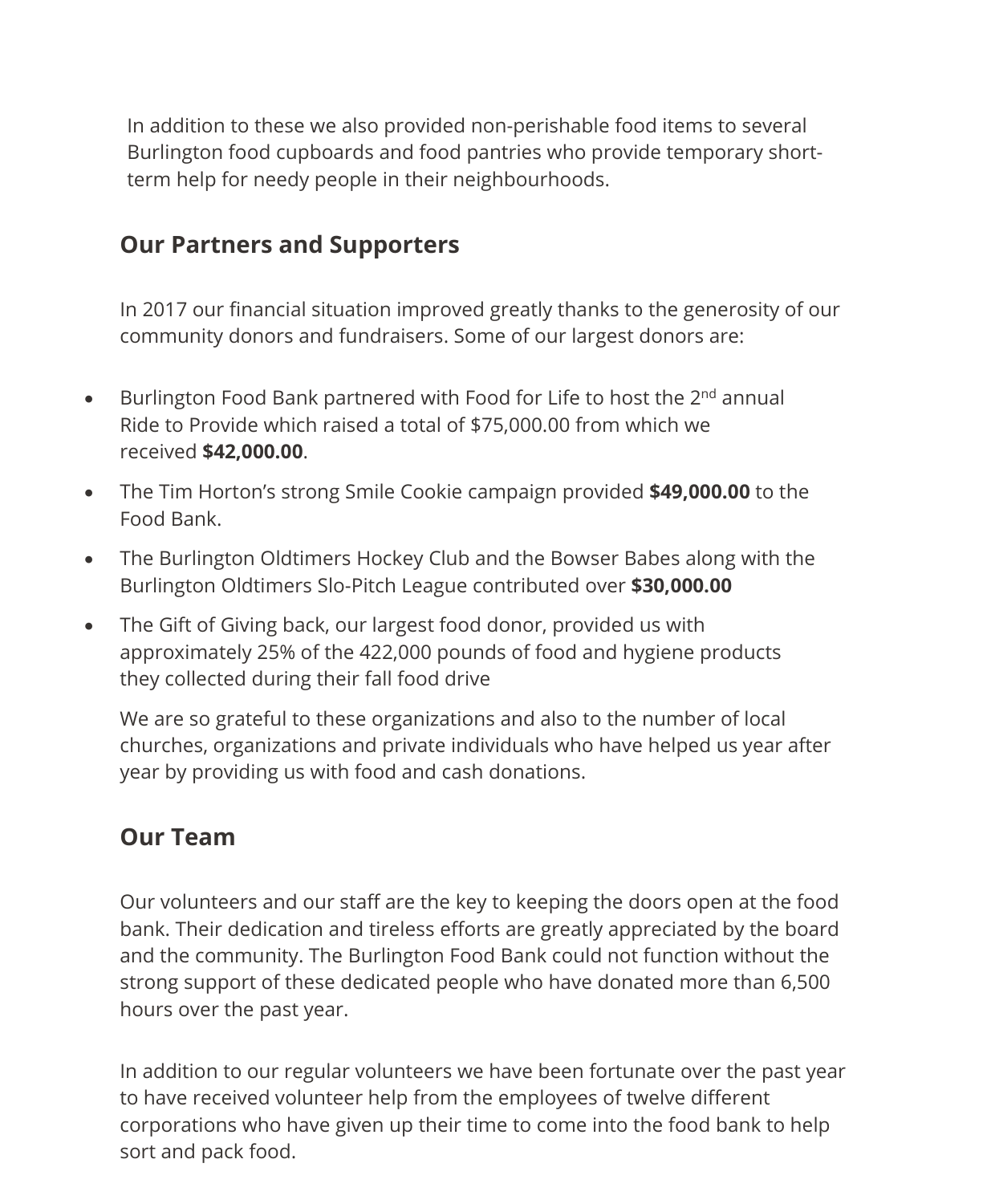# **Looking Ahead**

This year the board and its staff will focus on improving the client experience to support a stronger client satisfaction. Areas we will specifically focus on are:

- Increasing the frequency of our client visits from once a month to every three weeks
- Providing a segregated intake room to allow our clients the comfort and dignity so they can share their information confidentially.
- Expand the footprint of our community garden that we started in 2016 to provide fresh produce to our clients.
- Provide Food Security and Safety Training to our staff and volunteers.

I want to thank the staff, our many volunteers, the board and all those who have helped our community address the hunger in Burlington.

Sincerely,

#### **Norm Crook**

Chair, Burlington Food Bank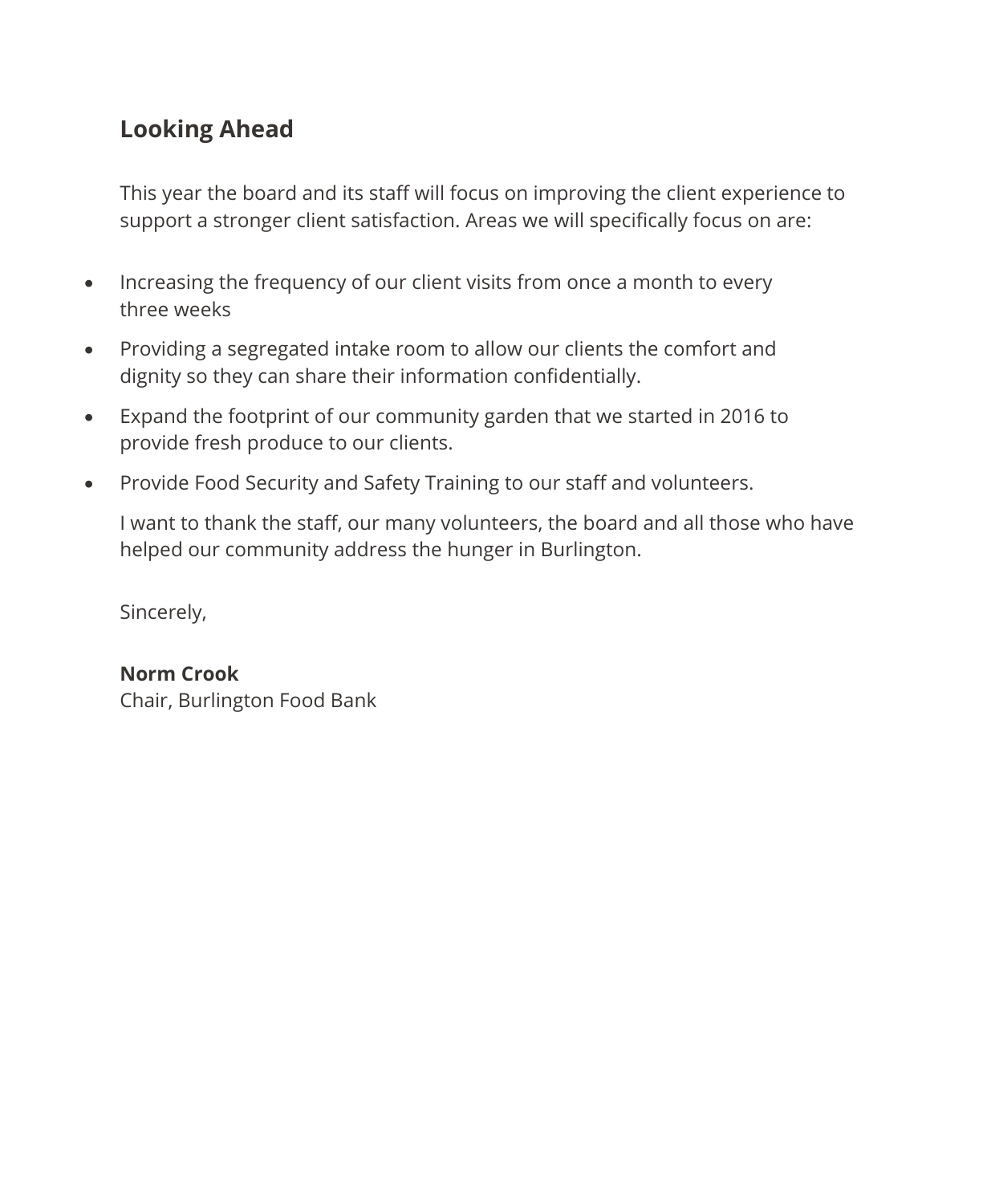### **FINANCIAL STATEMENTS**

(Audited)

**December 31, 2017** 

 $\langle \lambda, \xi, \xi \rangle$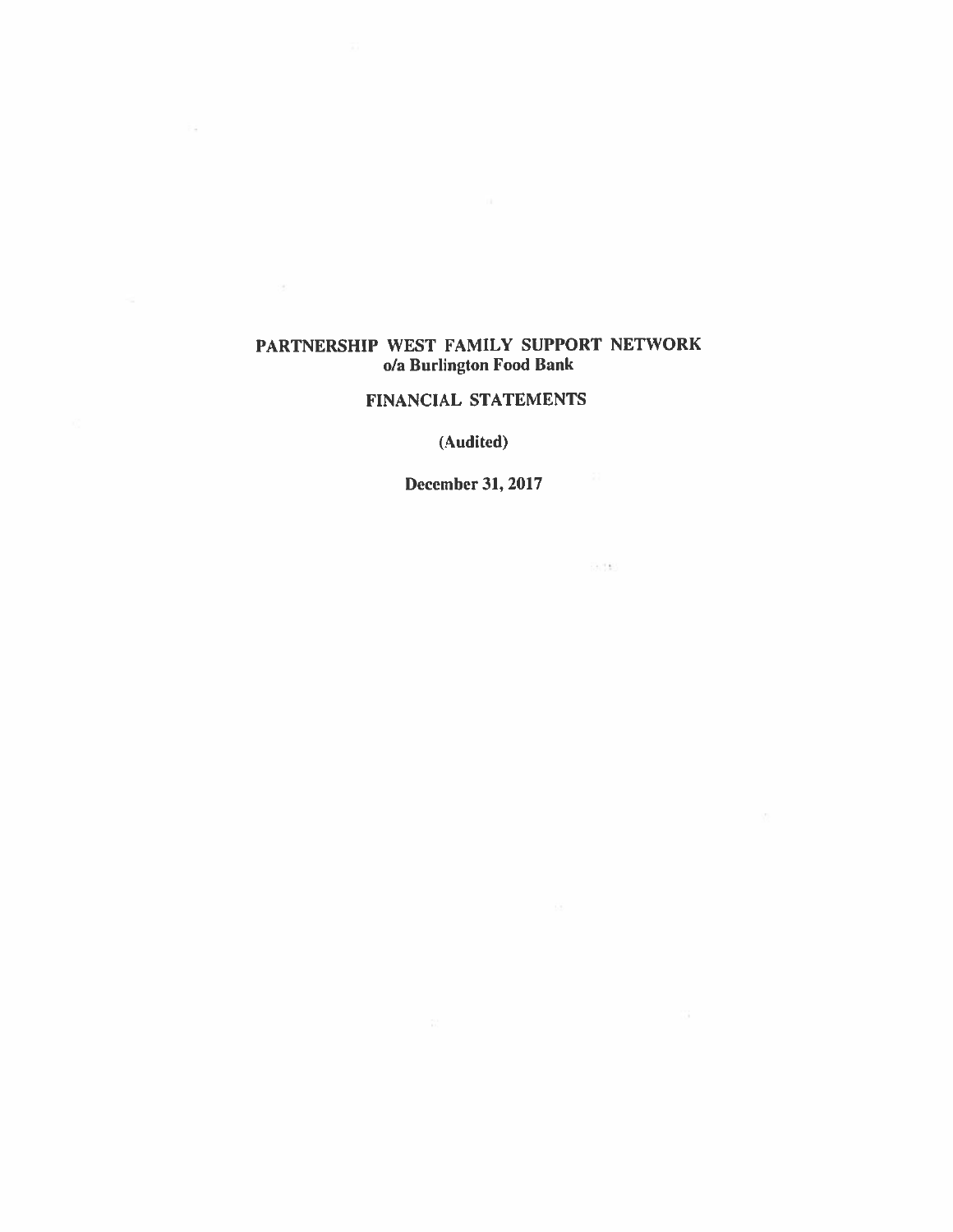# **December 31, 2017**

# **CONTENTS**

Page

| INDEPENDENT AUDITOR'S REPORT           |         |
|----------------------------------------|---------|
| FINANCIAL STATEMENTS                   |         |
| <b>Balance Sheet</b>                   |         |
| Statement of Operations and Net Assets |         |
| <b>Cash Flow Statement</b>             | 4       |
| Notes to the Financial Statements      | $5 - 7$ |

 $\mathcal{N}$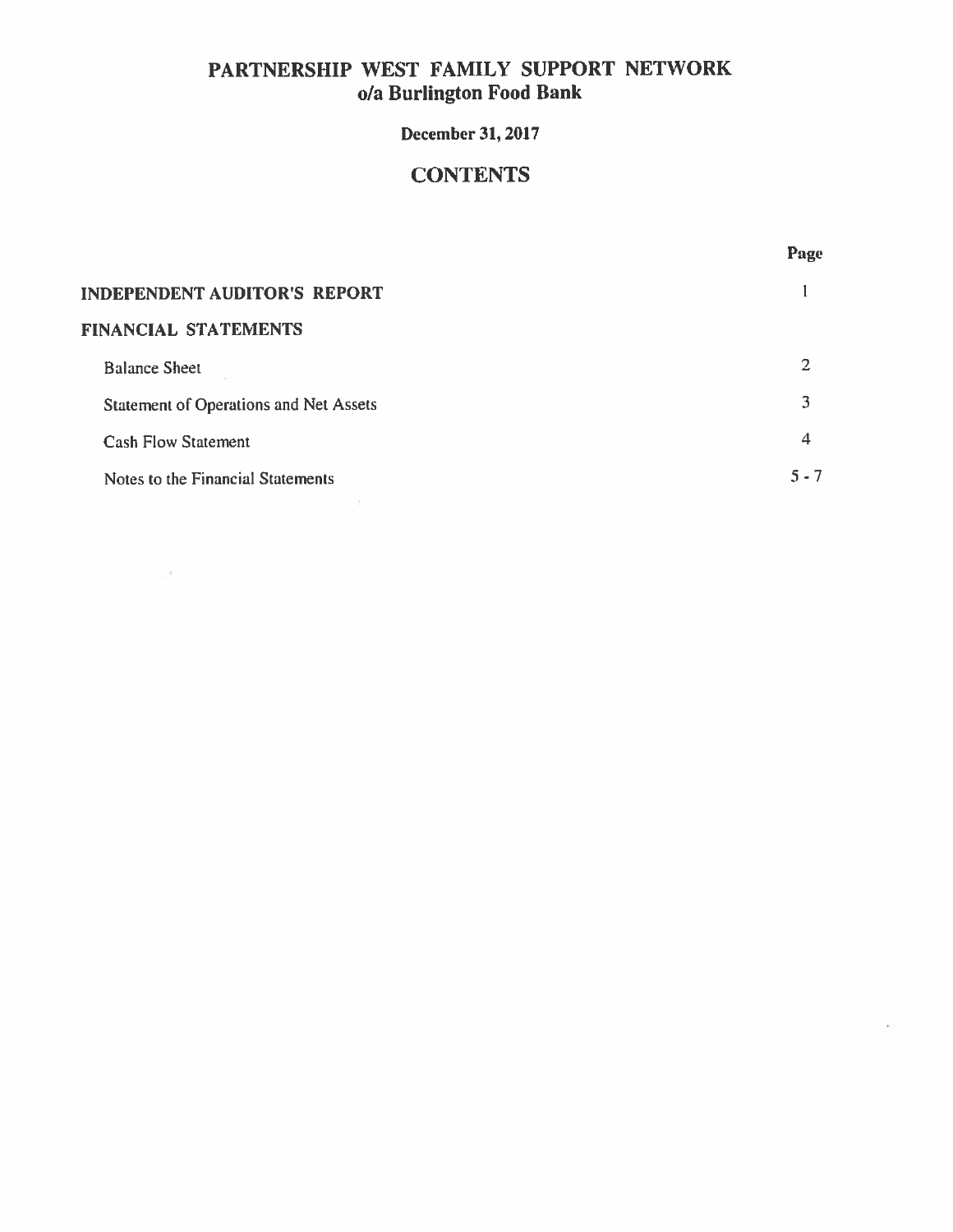# **STEVENSON LEHOCKI LLP**

**CHARTERED PROFESSIONAL ACCOUNTANTS** 

Page 1

# **INDEPENDENT AUDITOR'S REPORT**

### To the Directors and Members of **Partnership West Family Support Network** o/a Burlington Food Bank

We have audited the accompanying financial statements of Partnership West Family Support Network o/a Burlington Food Bank which comprises the balance sheet as at December 31, 2017 and the statements of operations and net assets and cash flow for the year ended and a summary of significant accounting policies and other explanatory information.

### **Management's Responsibility for the Financial Statements**

Management is responsible for the preparation and fair presentation of these financial statements in accordance with Canadian accounting standards for not-for-profit organizations, and for such internal control as management determines is necessary to enable the preparation of financial statements that are free from material misstatement, whether due to fraud or error.

### **Auditor's Responsibility**

Our responsibility is to express an opinion on these financial statements based on our audit. We conducted our audit in accordance with Canadian generally accepted auditing standards. Those standards require that we comply with ethical requirements and plan and perform an audit to obtain reasonable assurance about whether the financial statements are free of material misstatement.

An audit involves performing procedures to obtain audit evidence about the amounts and disclosures in the financial statements. The procedures selected depend on the auditor's judgment, including the assessment of the risk of material misstatement of the financial statements, whether due to fraud or error. In making those risk assessments, the auditor considers internal control relevant to the organization's preparation and fair presentation of the financial statements in order to design audit procedures that are appropriate in the circumstances, but not for the purpose of expressing an opinion on the effectiveness of the organization's internal control. An audit also includes evaluating the appropriateness of accounting policies used and the reasonableness of accounting estimates made by management, as well as evaluating the overall presentation of the financial statement.

We believe that the audit evidence we have obtained is sufficient and appropriate to provide a basis for our qualified audit opinion.

### **Basis for Qualified Opinion**

In common with other volunteer organizations, the organization derives revenue from donations and other sources which is not susceptible to complete audit verification. Accordingly, our verification of revenue was limited to the amounts recorded in the financial records of the organization.

#### **Opinion**

In our opinion, except for the effect of adjustments, if any, which we might have determined to be necessary had we been able to satisfy ourselves concerning the completeness of revenue as referred to above, these financial statements present fairly, in all material respects, the financial position of Partnership West Family Support Network o/a Burlington Food Bank as at December 31, 2017 and the results of its operations and its cash flows for the year ended in accordance with Canadian accounting standards for not-for-profit organizations.

Burlington, Ontario March 13, 2018

Stevenson Kehocki LLP

**Chartered Professional Accountants Licensed Public Accountants**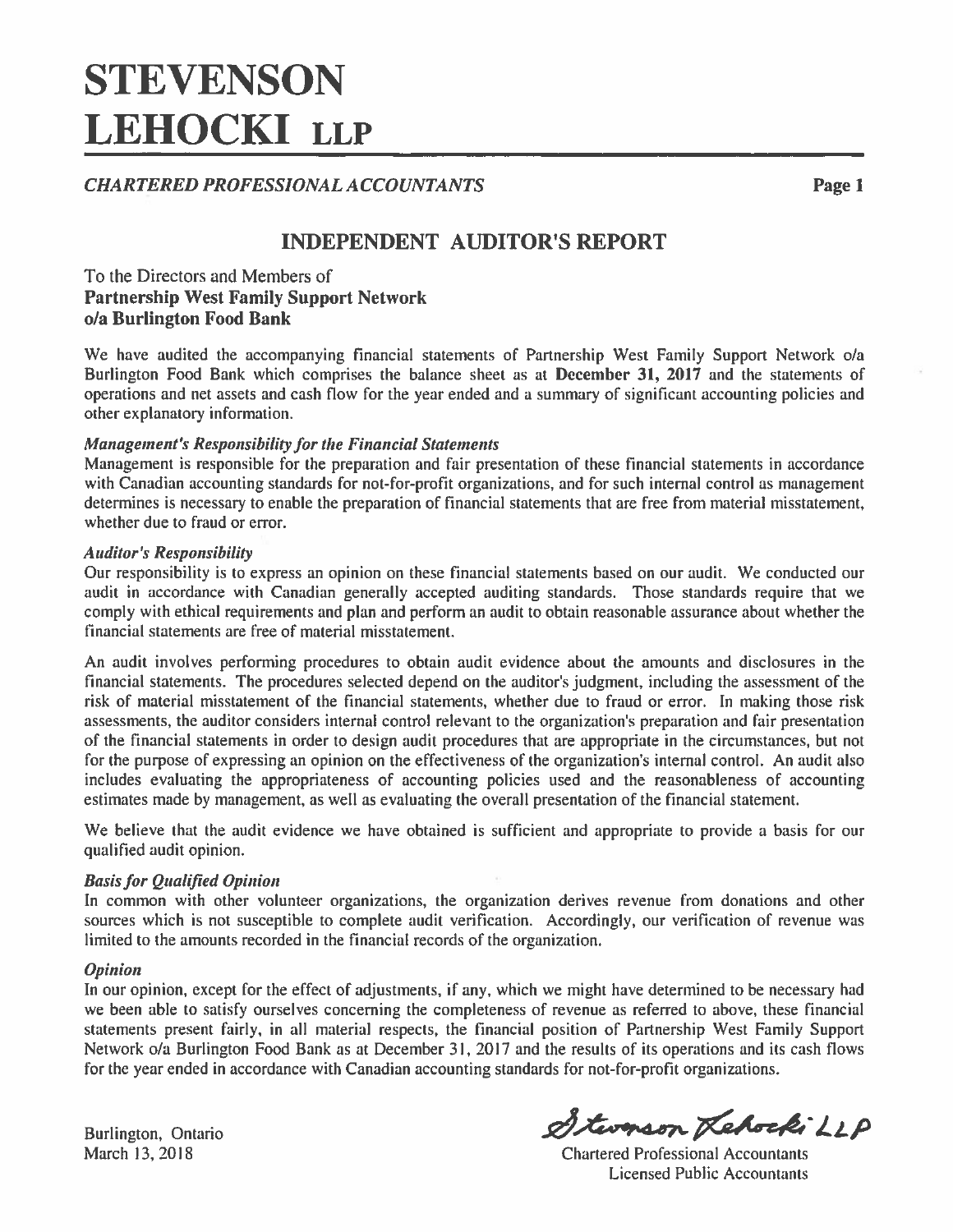# **BALANCE SHEET**

Page 2

| As at December 31                                                                                                                                                                  | See accompanying notes |                                                  |              |                                            |
|------------------------------------------------------------------------------------------------------------------------------------------------------------------------------------|------------------------|--------------------------------------------------|--------------|--------------------------------------------|
|                                                                                                                                                                                    |                        | 2017                                             |              | 2016                                       |
| <b>ASSETS</b><br><b>Current</b> assets<br>Cash<br><b>Investment - Guaranteed Investment Certificates</b><br>Miscellaneous receivable<br>HST rebates recoverable<br>Prepaid expense | \$                     | 355,057<br>10,010<br>$\bf{0}$<br>11,626<br>2,869 | $\mathbf{s}$ | 257,173<br>10,007<br>170<br>6,428<br>2,346 |
|                                                                                                                                                                                    | \$                     | 379,562                                          | \$           | 276,124                                    |
| <b>LIABILITIES AND NET ASSETS</b><br><b>Current liabilities</b><br>Accounts payable and accrued liabilities<br>Visa payable<br>Deferred government grant revenue [Note 2]          | \$                     | 13,139<br>0<br>4,233                             | \$           | 7,873<br>1,950<br>$\bf{0}$                 |
| <b>NET ASSETS</b><br>Unrestricted - retained for future operations [Page 3]                                                                                                        |                        | 17,372<br>362,190                                |              | 9,823<br>266,301                           |
|                                                                                                                                                                                    | \$                     | 379,562                                          | $\mathbf S$  | 276,124                                    |

On behalf of the Board: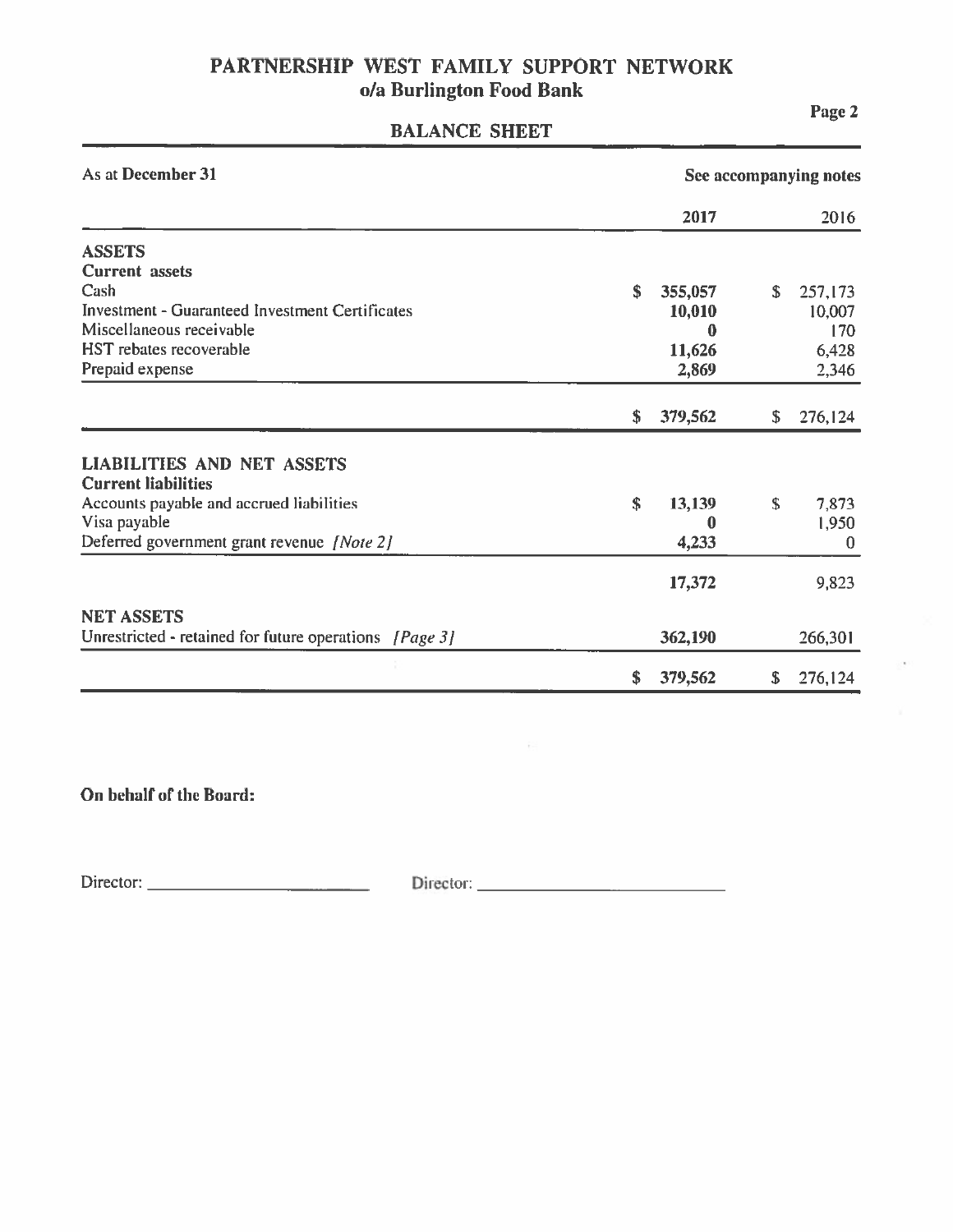# STATEMENT OF OPERATIONS AND NET ASSETS

ä

| Year ended December 31                       | See accompanying notes |               |  |  |
|----------------------------------------------|------------------------|---------------|--|--|
|                                              | 2017                   | 2016          |  |  |
| <b>REVENUE</b>                               |                        |               |  |  |
| Donations tax receipted                      | 135,094<br>\$          | 174,885<br>\$ |  |  |
| Contributions and other income               | 130,167                | 81,490        |  |  |
| Fundraising                                  | 81,068                 | 23,236        |  |  |
| Government grant revenue [Note 2]            | 65,824                 | 0             |  |  |
| Proceeds from sale of portable               | 10,000                 | 8,050         |  |  |
|                                              | 422,153                | 287,661       |  |  |
| <b>EXPENSES</b>                              |                        |               |  |  |
| Advertising and promotion                    | 398                    | 344           |  |  |
| Bank charges and interest                    | 250                    | 428           |  |  |
| Food purchases                               | 37,613                 | 22,481        |  |  |
| Insurance                                    | 1,616                  | 1,642         |  |  |
| Office salaries and benefits                 | 108,158                | 67,938        |  |  |
| Office supplies                              | 8,524                  | 5,669         |  |  |
| Outreach programs                            | 6,347                  | 8,642         |  |  |
| Professional fees                            | 6,551                  | 6,059         |  |  |
| Property and equipment expensed [Note I(c)]  | 61,999                 | 3,475         |  |  |
| Rent and storage                             | 33,220                 | 28,687        |  |  |
| Repairs and maintenance                      | 12,089                 | 5,455         |  |  |
| Sub-contracts                                | 19,758                 | 3,585         |  |  |
| Telephone                                    | 3,845                  | 3,836         |  |  |
| Vehicle expense                              | 5,755                  | 5,523         |  |  |
| Volunteer recognition                        | 2,967                  | 481           |  |  |
| Waste removal and pest control               | 3,714                  | 3,418         |  |  |
| Website design and other technical services  | 13,460                 | 14,258        |  |  |
|                                              | 326,264                | 181,921       |  |  |
| Excess of revenue over expenses for the year | 95,889                 | 105,740       |  |  |
| Unrestricted net assets, beginning           | 266,301                | 160,561       |  |  |
| Unrestricted net assets, ending              | \$<br>362,190          | \$<br>266,301 |  |  |

Page 3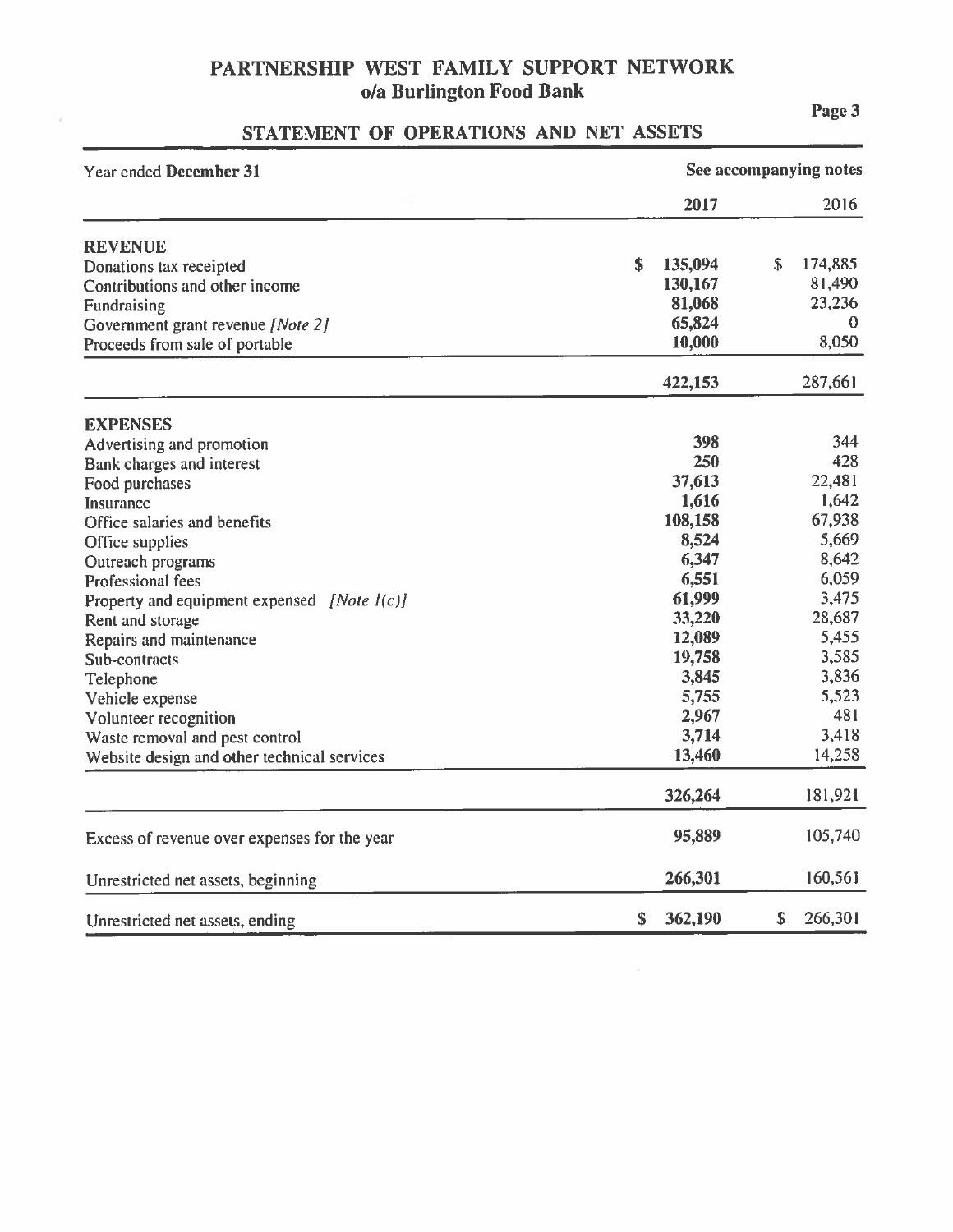# CASH FLOW STATEMENT

Page 4

| <b>Year ended December 31</b>                                            |    | See accompanying notes |              |                |  |
|--------------------------------------------------------------------------|----|------------------------|--------------|----------------|--|
|                                                                          |    | 2017                   |              | 2016           |  |
| <b>CASH FROM (TO) OPERATIONS</b>                                         |    |                        |              |                |  |
| Contributions and other income, fundraising, and receipted tax donations | \$ | 346,322                | $\mathsf S$  | 279,609        |  |
| <b>Grant</b> revenue                                                     |    | 65,824                 |              | 0              |  |
| Interest                                                                 |    | 7                      |              | $\overline{2}$ |  |
| Paid for supplies                                                        |    | (56, 921)              |              | (42, 446)      |  |
| Property and equipment expensed                                          |    | (61,999)               |              | (3, 475)       |  |
| Wages and benefits                                                       |    | (108, 158)             |              | (67, 938)      |  |
| Rent                                                                     |    | (33,220)               |              | (28, 687)      |  |
| Food                                                                     |    | (37, 613)              |              | (22,481)       |  |
| Outreach programs                                                        |    | (6, 347)               |              | (8,642)        |  |
| Bank charges and interest                                                |    | (250)                  |              | (428)          |  |
| Sub-contracting                                                          |    | (19,758)               |              | (3,585)        |  |
|                                                                          |    | 87,887                 |              | 101,929        |  |
| CASH FROM (TO) INVESTING ACTIVITIES                                      |    |                        |              |                |  |
| Proceeds on disposal of assets                                           |    | 10,000                 |              | 8,050          |  |
| Changes in cash and equivalents during the year                          |    | 97,887                 |              | 109,979        |  |
| Cash and equivalents, beginning                                          |    | 267,180                |              | 157,201        |  |
| Cash and equivalents, ending                                             | \$ | 365,067                | \$           | 267,180        |  |
|                                                                          |    |                        |              |                |  |
| <b>Represented by:</b>                                                   |    |                        |              |                |  |
| Cash                                                                     | \$ | 355,057                | $\mathsf{S}$ | 257,173        |  |
| <b>Investment - Guaranteed Investment Certificates</b>                   |    | 10,010                 |              | 10,007         |  |
|                                                                          | \$ | 365,067                | \$           | 267,180        |  |

o.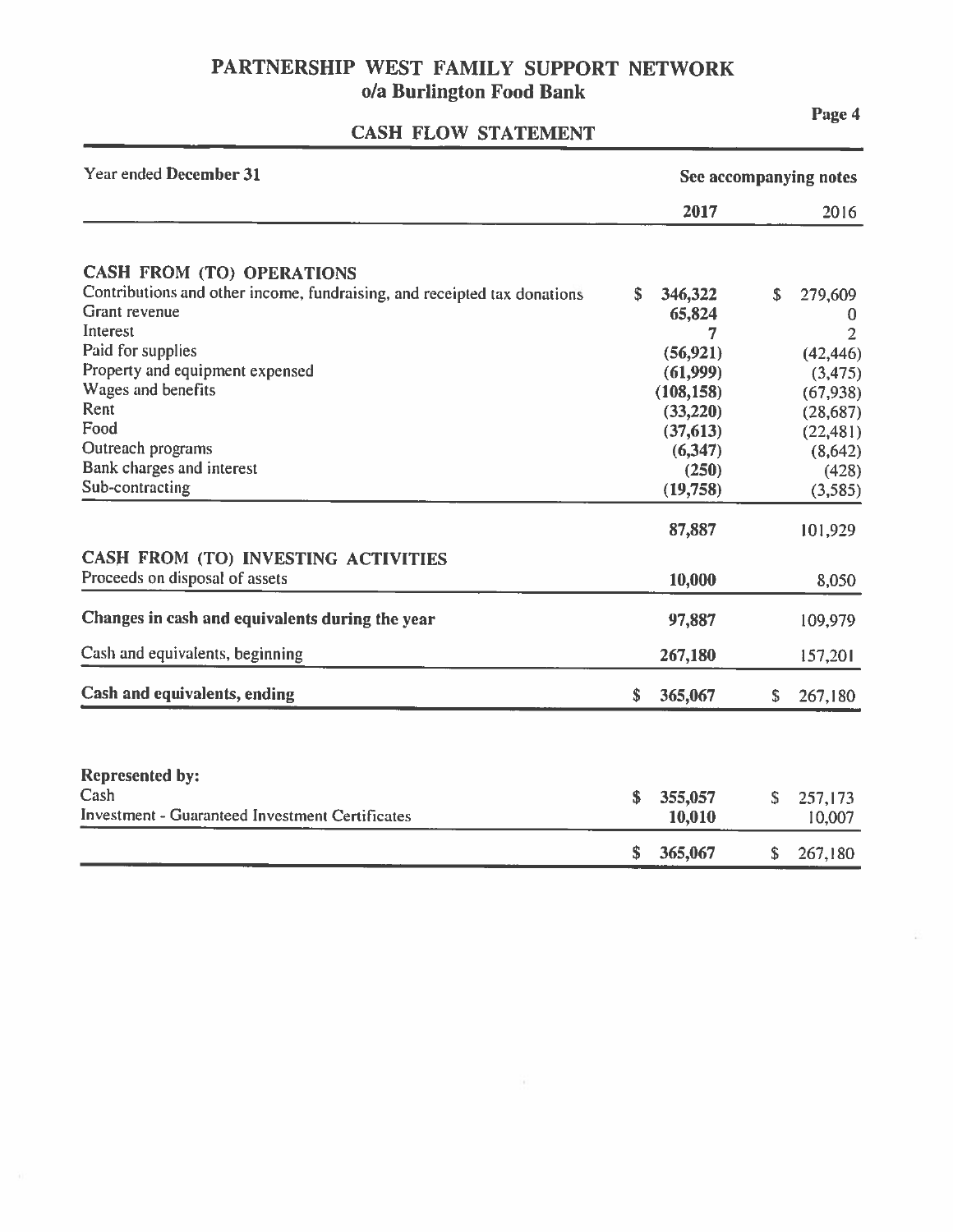### NOTES TO THE FINANCIAL STATEMENTS

#### **December 31, 2017**

### **DESCRIPTION OF ORGANIZATION**

Partnership West Family Support Network o/a Burlington Food Bank is an Ontario Corporation without share capital which came into existence July 14, 1992. It is a registered Charity and is not subject to income tax pursuant to section 149(1) of the Income Tax Act. This not-for-profit organization operates a Food Bank located in Burlington, Ontario to provide emergency food to needy persons in the community. The organization is managed and administered by a Board of Directors with the Chair of the Board responsible for the general management of the organization. A salaried Operations Manager is responsible for the management of the food distribution centre and warehouse with the assistance of a salaried staff member and volunteers.

### 1. SUMMARY OF SIGNIFICANT ACCOUNTING POLICIES

These financial statements have been prepared in accordance with Canadian accounting standards for not-forprofit organizations and include the following significant accounting policies:

#### $(a)$ **Financial Instruments**

#### **Measurement of financial instruments**

The organization initially measured its financial assets and liabilities at fair value. The organization subsequently measures all of its financial assets and financial liabilities at amortized cost.

Financial assets measured at amortized cost include cash and investment - guaranteed investment certificates.

Financial liabilities measured at amortized cost include accounts payable and accrued liabilities.

#### Impairment

Financial assets measured at cost are tested for impairment when there are indicators of impairment. The amount of the write-down is recognized in net income. The previously recognized impairment loss may be reversed to the extent of the improvement, directly or by adjusting the allowance account, provided it is no greater than the amount that would have been reported at the date of the reversal had the impairment not been recognized previously. The amount of the reversal is recognized in net income. There has been no impairment recognized in the current year or prior year.

#### Transaction costs

The organization recognizes its transaction costs in net income in the period incurred. However, financial instruments that will not be subsequently measured at fair value are adjusted by the transaction costs that are directly attributable to their origination, issuance or assumption.

#### Risk exposure

It is management's opinion that it is not exposed to any significant currency, interest or other risks on its financial instruments.

There has been no significant change in exposure from the prior year.

#### (b) **Inventories**

Inventories are measured at the lower of actual cost and current replacement cost. Inventories of donated food are valued at zero (organization's policy for contributions of materials and services). At year end (December 31) purchased perishable food inventory is minimal.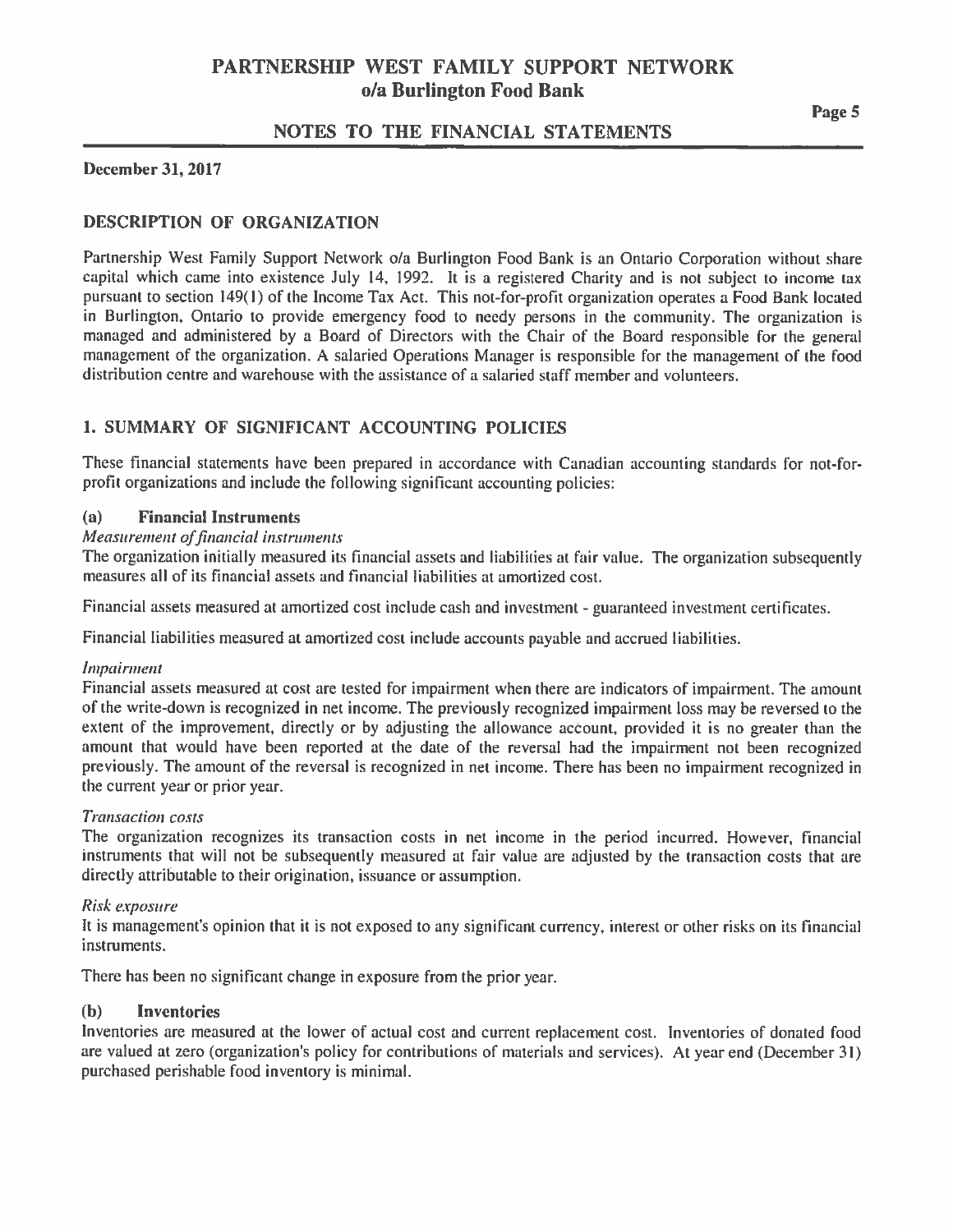### NOTES TO THE FINANCIAL STATEMENTS

#### December 31, 2017

#### **Property and Equipment**  $(c)$

The organization has adopted the policy of expensing all property and equipment in the year of purchase.

At year end, major categories of tangible assets owned by the organization include: delivery truck, refrigeration equipment, warehousing equipment, office furniture and equipment, computer hardware, trailer and towing accessories, and leasehold improvements.

During the year, the organization purchased a new food delivery truck with a refrigeration unit, additional blue cross-stacking tubs, a heavy duty camera, and a freezer. The old delivery truck was sold and proceeds were combined with a grant received from The Regional Municipality of Halton (Note 2) to acquire the new food delivery truck. In fiscal 2016, the organization purchased and paid for the installation of a new automatic door, purchased a new computer and printer for the office and sold a portable building. In fiscal 2015, the organization purchased improvements in its expanded rental premises. In fiscal 2014, the organization purchased an office computer and a new trailer along with towing accessories. The trailer can be towed by the truck owned by the organization and when not in use it provides extra space for storage of food and supplies.

#### **Revenue Recognition**  $(d)$

The organization follows the deferral method of accounting for contributions. Restricted contributions and grants are recognized as revenue in the year which the related expenditures are incurred.

Unrestricted contributions and other sources of revenue, such as interest income, are recognized as revenue when received or receivable if the amount to be received can be reasonably estimated and collection is reasonably assured.

Government assistance received from programs that relate to current operating expenditures are recorded in the statement of operations. Government assistance related to the purchase of capital assets is recorded as income in the statement of operations which is the using the same basis that the related capital assets are being expensed.

#### (e) **Contributions of Materials and Services**

The organization receives donations of food, materials and volunteer services. The value of these materials and services are not reflected in the statement of operations.

#### $(f)$ **Harmonized Sales Tax**

As a registered charity, a prorated portion of the HST paid on eligible expenses can be recovered in the form of a rebate. The non-recoverable portion is charged to expense accounts.

#### **Use of Estimates**  $\left( \mathbf{g} \right)$

The preparation of these financial statements in conformity with Canadian accounting standards for not-for-profit organizations requires management to make estimates and assumptions that affect the reported amount of assets and liabilities, the disclosure of contingent assets and liabilities at the date of the financial statements and the reported amounts of revenues and expenses during the year. All estimates are reviewed periodically and adjustments are made to the statement of operations as appropriate in the year they become known.

#### **Cash and Cash Equivalents**  $(h)$

The organization's policy is to disclose bank balances under cash and cash equivalents, including short term investments with a maturity period of less than one year from the date of acquisition. Only unrestricted investments in GIC's meet this policy as they can be converted to cash in a short period of time.